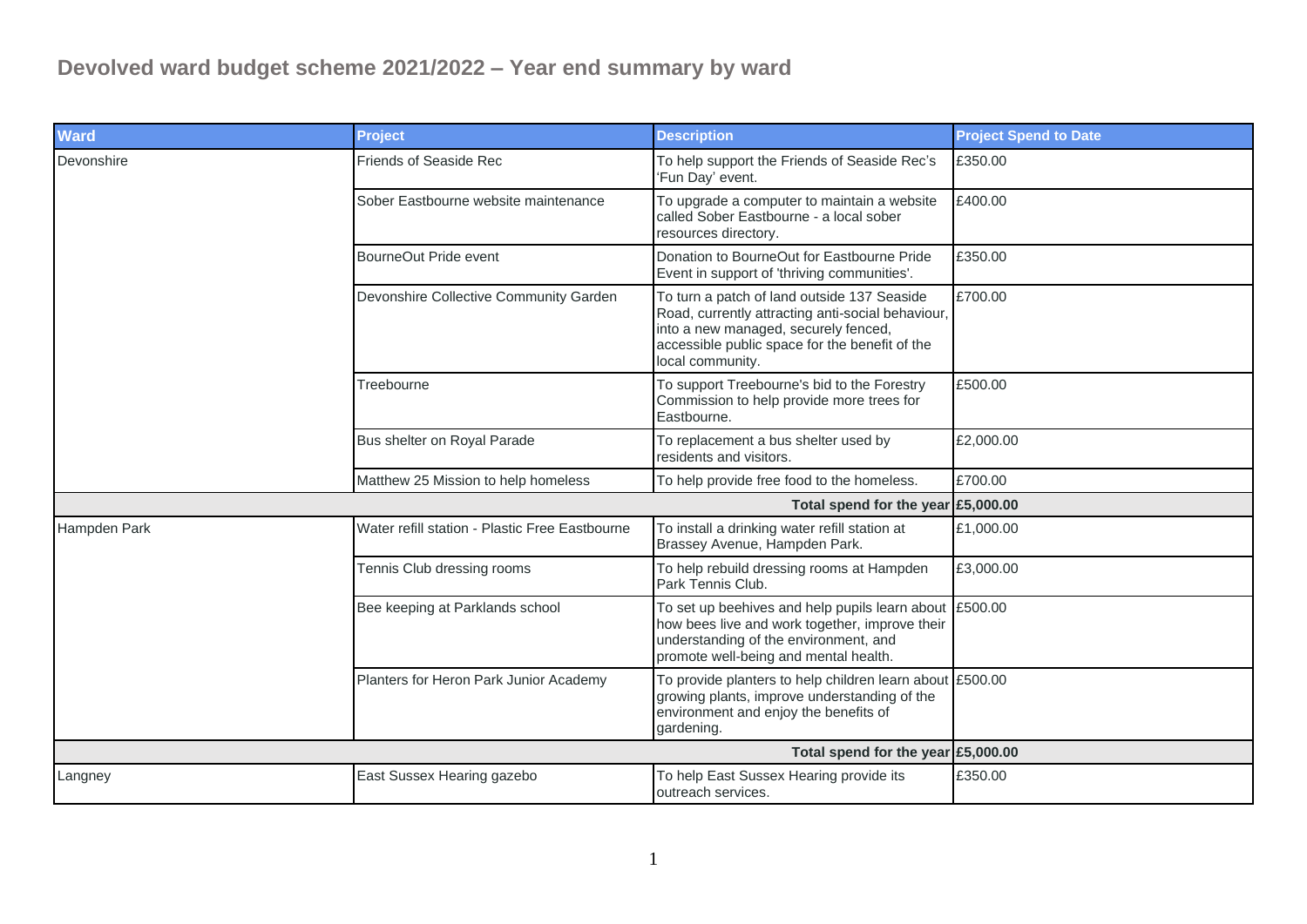| <b>Ward</b>                        | <b>Project</b>                                         | <b>Description</b>                                                                                                                                | <b>Project Spend to Date</b> |
|------------------------------------|--------------------------------------------------------|---------------------------------------------------------------------------------------------------------------------------------------------------|------------------------------|
|                                    | Treebourne forestry                                    | To support the Treebourne initiative and its bid<br>for Forestry Commission funding.                                                              | £800.00                      |
|                                    | <b>Compass Arts</b>                                    | To help community project Compass Arts<br>provide art courses to people with a range of<br>needs.                                                 | £1,000.00                    |
|                                    | Shinewater Park Fun Day                                | Donation towards costs for a Fun Day at<br>Shinewater Park.                                                                                       | £500.00                      |
|                                    | <b>YMCA</b>                                            | To extend youth activities in the Shinewater<br>area including the launch of a new Table-tennis<br>club at Shinewater Sports Centre.              | £1,500.00                    |
|                                    | Engagement activities to support community<br>projects | Funds to 3VA to support the Shinewater and<br>North Langney Partnership's engagement<br>activities to advertise a range of community<br>projects. | £500.00                      |
| Total spend for the year £4,650.00 |                                                        |                                                                                                                                                   |                              |
| Meads                              | Seven Sisters Camera Club                              | To provide a new projector for the Seven<br>Sisters Camera Club.                                                                                  | £1,000.00                    |
|                                    | East Sussex Hearing gazebo                             | To help support East Sussex Hearing's<br>outreach service for people with hearing<br>problems and limited transport options.                      | £500.00                      |
|                                    | St John's Church Hall                                  | To fund improvement works at St Johns<br>Church hall, including a new dishwasher.                                                                 | £2,813.00                    |
|                                    | Meads village lighting                                 | To restore original style lighting in Meads<br>Village, part of the Conservation Area.                                                            | £500.00                      |
| Total spend for the year £4,813.00 |                                                        |                                                                                                                                                   |                              |
| Old Town                           | East Sussex Hearing gazebo                             | To support East Sussex Hearing's outreach<br>services.                                                                                            | £400.00                      |
|                                    | Re-wilding St Mary's Churchyard                        | To support the re-wilding project at St Mary's<br>churchyard.                                                                                     | £400.00                      |
|                                    | <b>Community Centre</b>                                | To fund improvements at the local Community<br>Centre.                                                                                            | £450.00                      |
|                                    | Gingerbread Cafe mural                                 | To support creation of a large scale mural at<br>the Gingerbread Cafe in Gildredge Park, to                                                       | £350.00                      |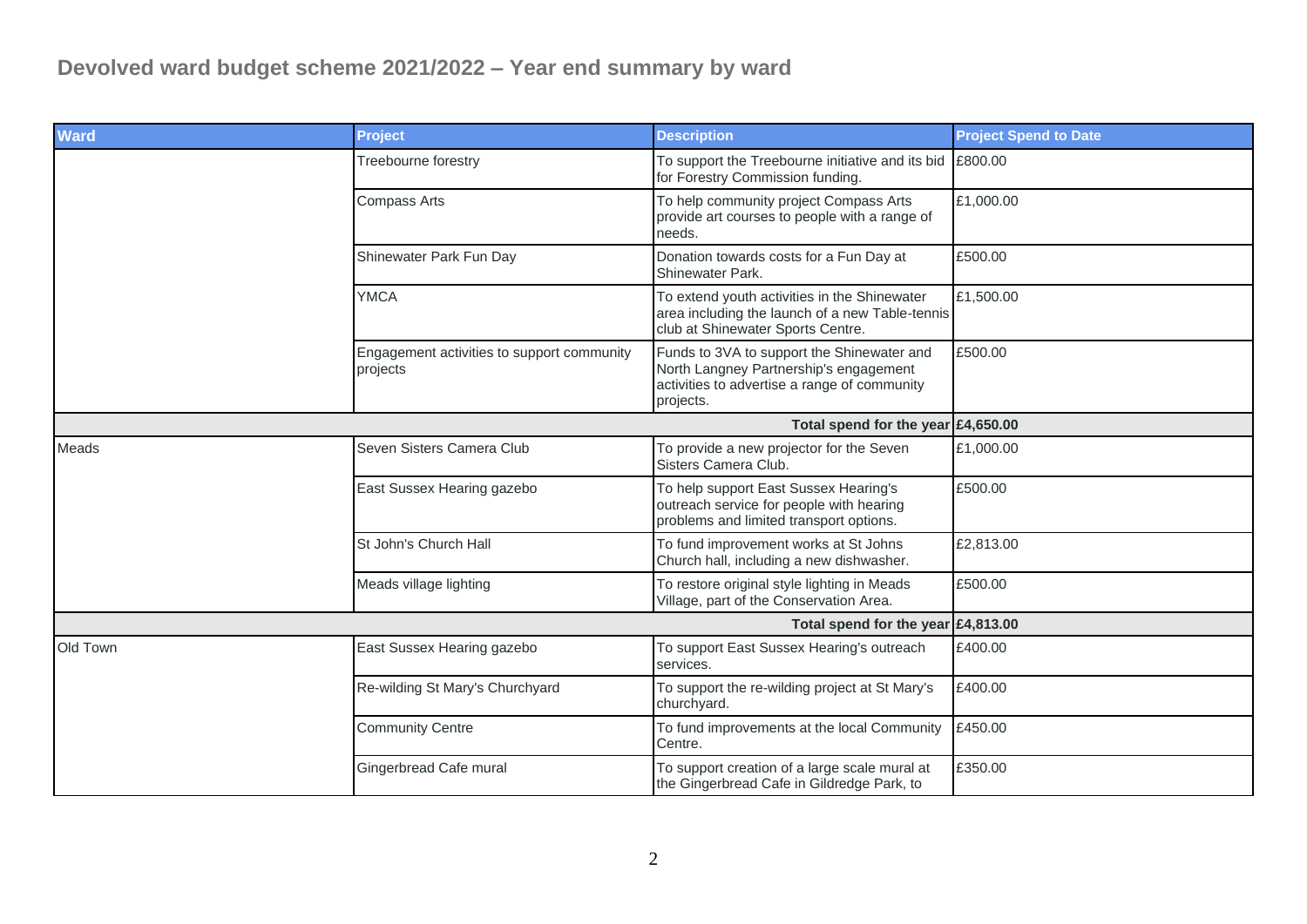| <b>Ward</b>                          | <b>Project</b>                              | <b>Description</b>                                                                                                                         | <b>Project Spend to Date</b> |
|--------------------------------------|---------------------------------------------|--------------------------------------------------------------------------------------------------------------------------------------------|------------------------------|
|                                      |                                             | help create a quality environment and deter<br>graffiti.                                                                                   |                              |
|                                      | Community fridge at Victoria Baptist Church | To provide a community fridge at Victoria<br>Baptist Church to help combat food poverty.                                                   | £500.00                      |
|                                      | Tree planting on Old Camp Road              | Match funding of local residents' fundraising to<br>provide two new trees for Old Camp road.                                               | £250.00                      |
|                                      | Upwycke House Garden voucher                | To buy a garden centre voucher for residents<br>to spend to create their own garden area within<br>the grounds.                            | £300.00                      |
|                                      | Ocklynge school nurture garden              | To provide a dedicated friendship garden area<br>for children at Ocklynge Junior school.                                                   | £400.00                      |
|                                      | <b>St Michaels Christmas</b>                | to help change the Christmas Family event to<br>an outdoor event (due to Covid).                                                           | £350.00                      |
|                                      | Tree planting                               | To plant two new trees in the green spaces at<br>the junction of Vicarage Road and Vicarage<br>Drive, Old Town.                            | £500.00                      |
|                                      | Treebourne                                  | To assist Treebourne in planting more street<br>trees in the Old Town area.                                                                | £500.00                      |
| Total spend for the year $£4,400.00$ |                                             |                                                                                                                                            |                              |
| Ratton                               | Tree planting                               | Tree planting to replace dead trees in Halland<br>Close and Stanmer Drive.                                                                 | £2,000.00                    |
|                                      | Tree planting in Halland area               | To fund planting of 12 new trees in the area for $\sqrt{23,000.00}$<br>a much improved street environment                                  |                              |
|                                      |                                             | Total spend for the year £5,000.00                                                                                                         |                              |
| St Anthony's                         | Car Free Day printing                       | To cover print costs in support of Eastbourne<br>Car Free Day.                                                                             | £25.00                       |
|                                      | Community Larder flooring                   | To provide new flooring for the Community<br>Larder at Langney Community Centre in<br>accordance with advice from Environmental<br>Health. | £860.00                      |
|                                      | Eastbourne Foodbank                         | To help Eastbourne Foodbank provide aid to<br>people struggling to keep warm, with rising fuel<br>bills.                                   | £1,000.00                    |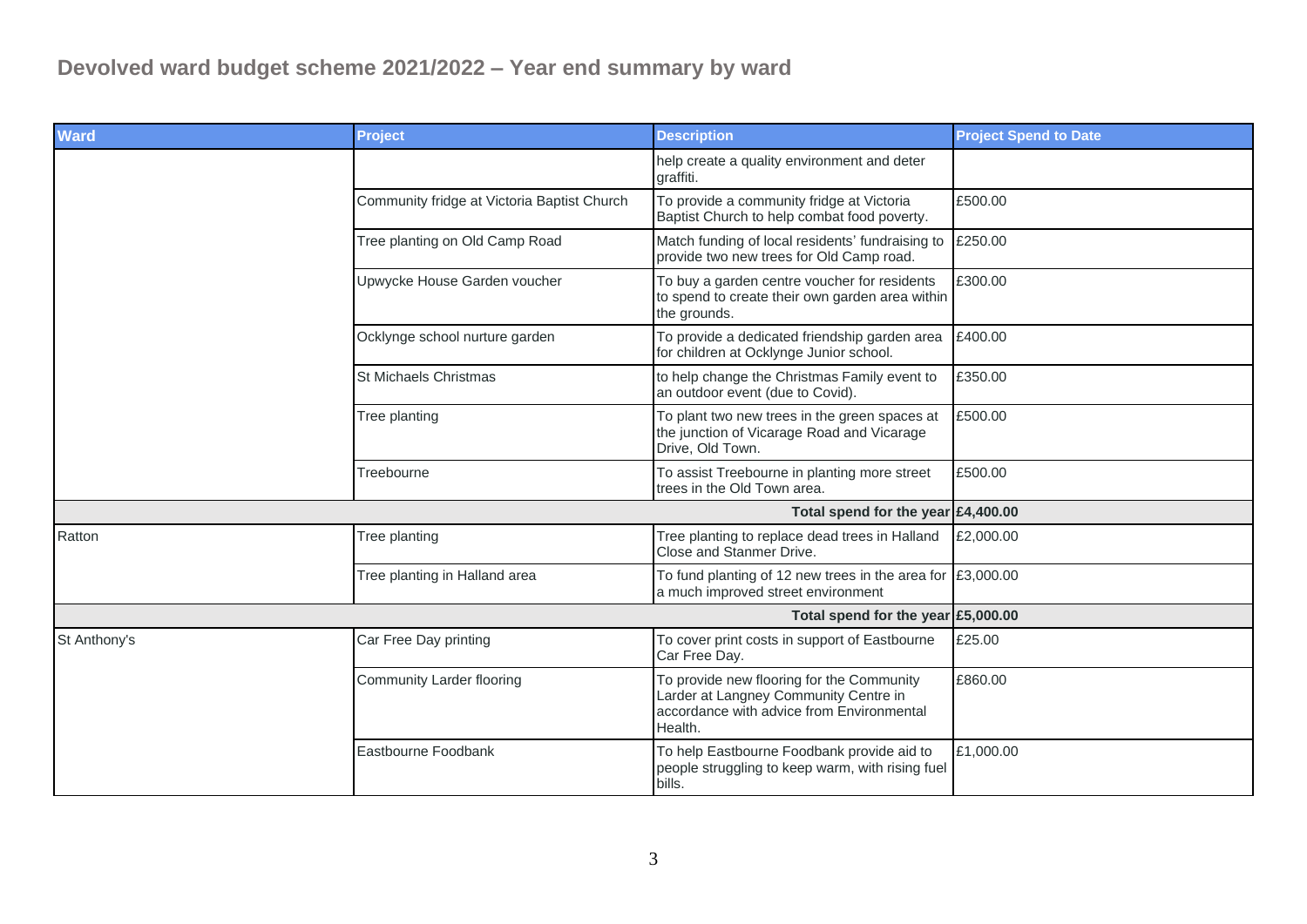| <b>Ward</b> | <b>Project</b>                  | <b>Description</b>                                                                                                                                                        | <b>Project Spend to Date</b> |
|-------------|---------------------------------|---------------------------------------------------------------------------------------------------------------------------------------------------------------------------|------------------------------|
|             | <b>Defiant Sports</b>           | To help Defiant Sports provide a variety of<br>sport activities to people who would otherwise<br>experience barriers to participation.                                    | £1,000.00                    |
|             | Treebourne                      | To support the Treebourne initiative for a<br>greener Eastbourne and its bid to the Forestry<br>Commission.                                                               | £500.00                      |
|             |                                 | Total spend for the year £3,385.00                                                                                                                                        |                              |
| Sovereign   | <b>Eastbourne Sea Cadets</b>    | To buy replacement dingy sails for Eastbourne £250.00<br>Sea Cadets.                                                                                                      |                              |
|             | <b>Plastic Free Eastbourne</b>  | To help support a network of water refill<br>stations across the town for Plastic Free<br>Eastbourne.                                                                     | £750.00                      |
|             | Kings Park road signs           | To provide road signs around Kings Park (as a<br>private estate the roads and pathways are not<br>adopted by ESCC).                                                       | £250.00                      |
|             | East Sussex Hearing gazebo      | To help East Sussex Hearing buy a gazebo<br>needed to provide its outreach services.                                                                                      | £250.00                      |
|             | Harbour walkway benches         | To provide additional seating for the Harbour<br>walkways.                                                                                                                | £750.00                      |
|             | Christmas Boxes from KCA        | To help Kingsmere Community Association<br>provide Christmas 'selection boxes' to young<br>people in the area.                                                            | £300.00                      |
|             | <b>Chestnut Tree House</b>      | To support this children's charity that provides<br>hospice care services and community support.                                                                          | £500.00                      |
|             | <b>Defiant Sports Heaters</b>   | To buy suitable heaters for the Defiant Sports<br>hub building, which is a fully inclusive<br>sports/therapy centre with many activities for<br>SEND children and adults. | £600.00                      |
|             | Kingsmere Community Easter Eggs | To give out Easter eggs to young people in<br>Kingsmere and Kings Park.                                                                                                   | £300.00                      |
|             | Wayfinder Woman Trust           | To help the charity's investment in IT upgrades $\left  \right. \text{\textsterling}500.00$<br>so it can reach a wider audience.                                          |                              |
|             |                                 | Total spend for the year $£4,450.00$                                                                                                                                      |                              |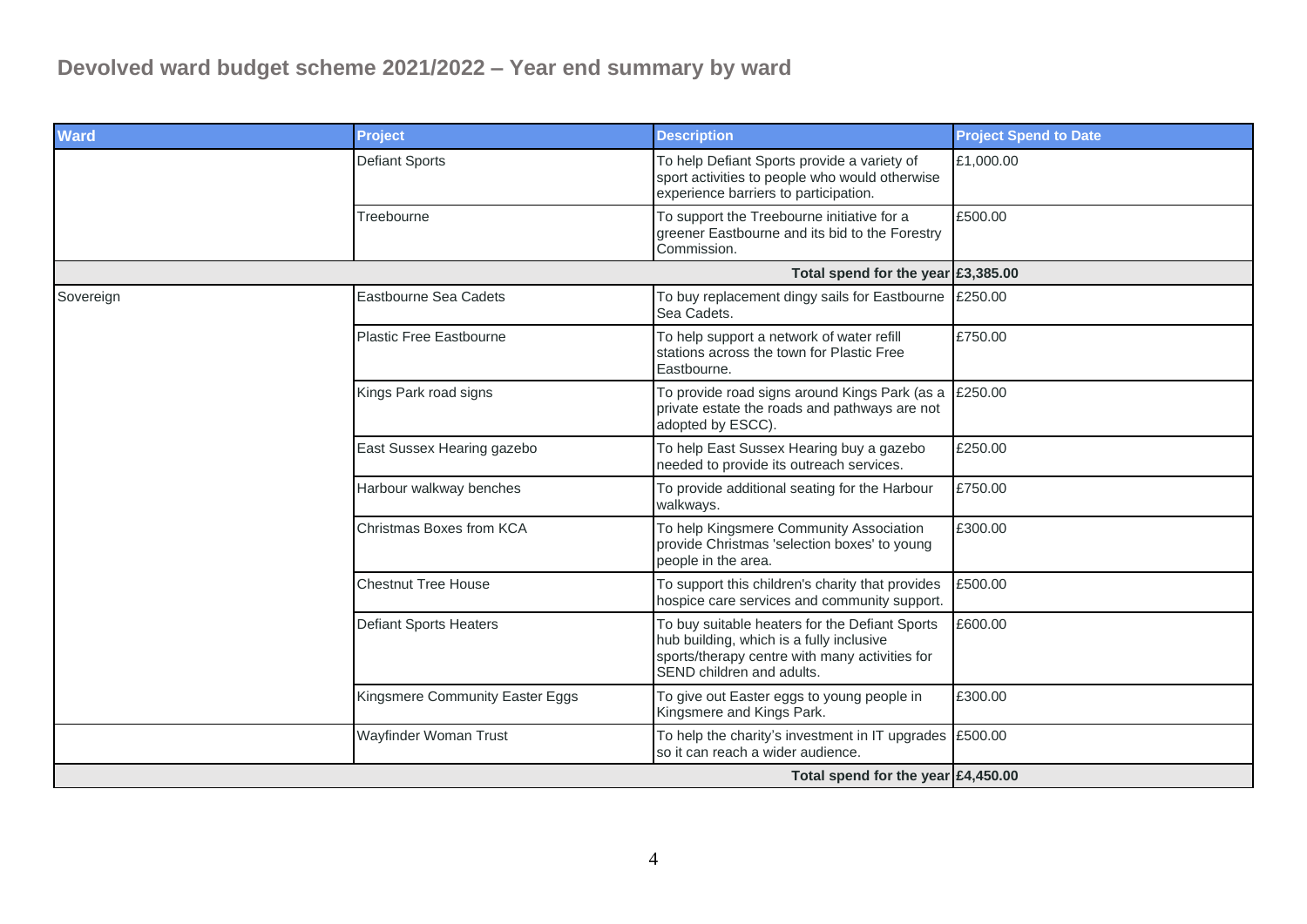| <b>Ward</b> | <b>Project</b>                            | <b>Description</b>                                                                                                                          | <b>Project Spend to Date</b> |
|-------------|-------------------------------------------|---------------------------------------------------------------------------------------------------------------------------------------------|------------------------------|
| Upperton    | Re-wilding St Mary's Churchyard           | To help re-wilding of St Mary's churchyard.                                                                                                 | £400.00                      |
|             | <b>East Sussex Hearing</b>                | To support East Sussex Hearing's outreach<br>service by helping to fund a heavy-duty, pop-<br>up gazebo to be used at pre-advertised sites. | £500.00                      |
|             | Eastbourne Allotments raised beds         | To provide additional raised beds to help more<br>people enjoy the benefits of gardening.                                                   | £600.00                      |
|             | Gingerbread cafe mural                    | To help fund a large scale mural at the<br>Gingerbread Cafe in Gildredge Park, to create<br>a quality environment and deter graffiti.       | £350.00                      |
|             | Gildredge House School Active Travel Maps | To cover printing costs of Gildredge House<br>School's Active Travel Maps to help reduce<br>number of school runs by car.                   | £180.50                      |
|             | Water refill station for Gildredge Park   | Support of Plastic Free Eastbourne to provide<br>a water refill station in Gildredge Park.                                                  | £600.00                      |
|             | <b>EAGS</b> seeds                         | To help Eastbourne Allotments Garden Society £500.00<br>(EAGS) grow fresh produce for the local food<br>bank.                               |                              |
|             | Dutch oven for Grow Eastbourne volunteers | To purchase a dutch oven for Grow<br>Eastbourne so volunteers can have hot food at<br>work.                                                 | £70.00                       |
|             | New dog waste bin                         | To provide a new dog waste bin near the<br>junction of Mill Gap and St Anne's Roads.                                                        | £225.00                      |
|             | New thatch for The Hermitage              | To help The Friends of Manor Gardens and<br>Gildredge Park repair the damaged thatch of<br>The Hermitage (a listed building).               | £1,574.50                    |
|             |                                           | Total spend for the year $\mathsf{E}5,000.00$                                                                                               |                              |

| Number of schemes for the year: | 159 |
|---------------------------------|-----|
|                                 |     |